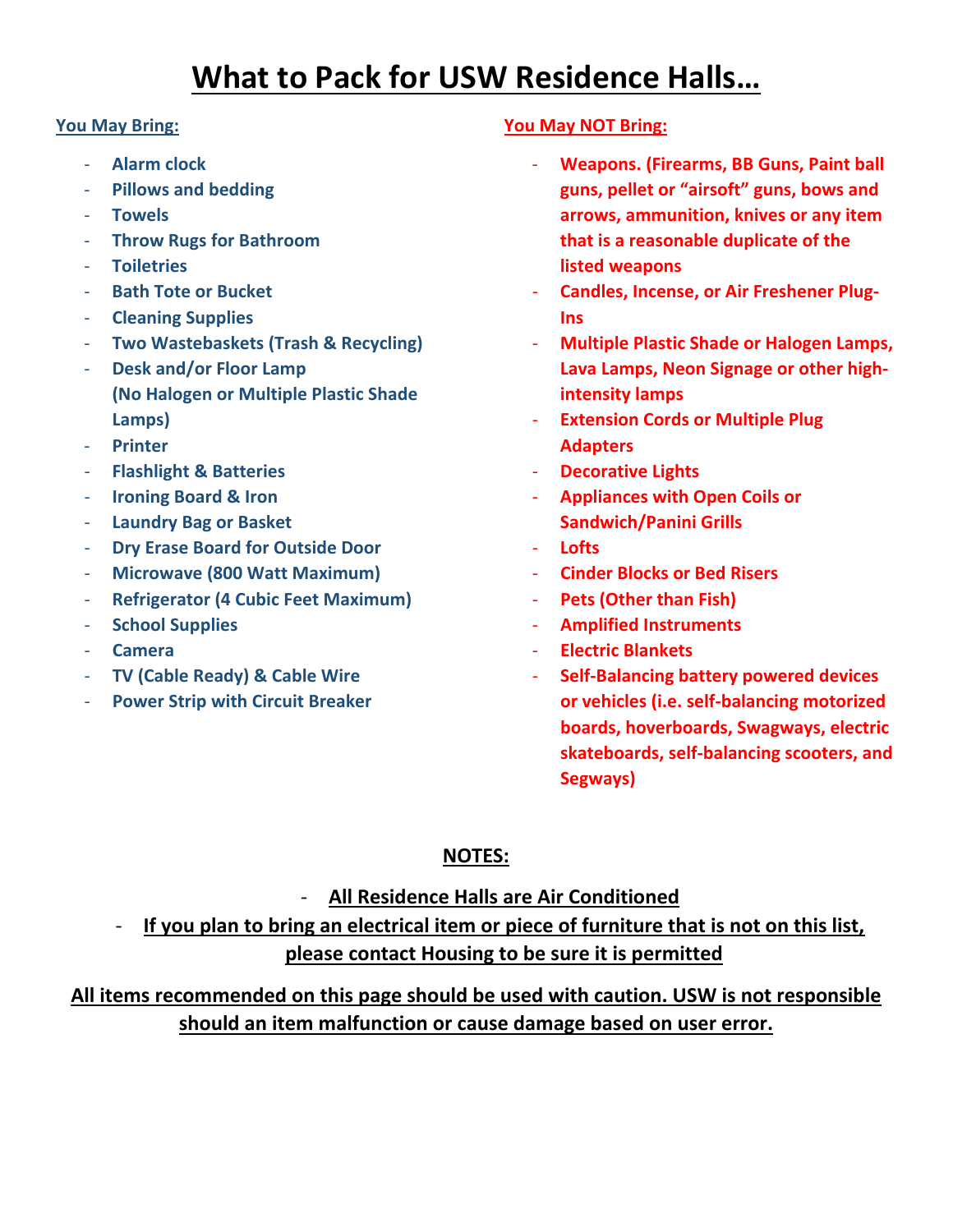**Bring This...** 

**Not That...**